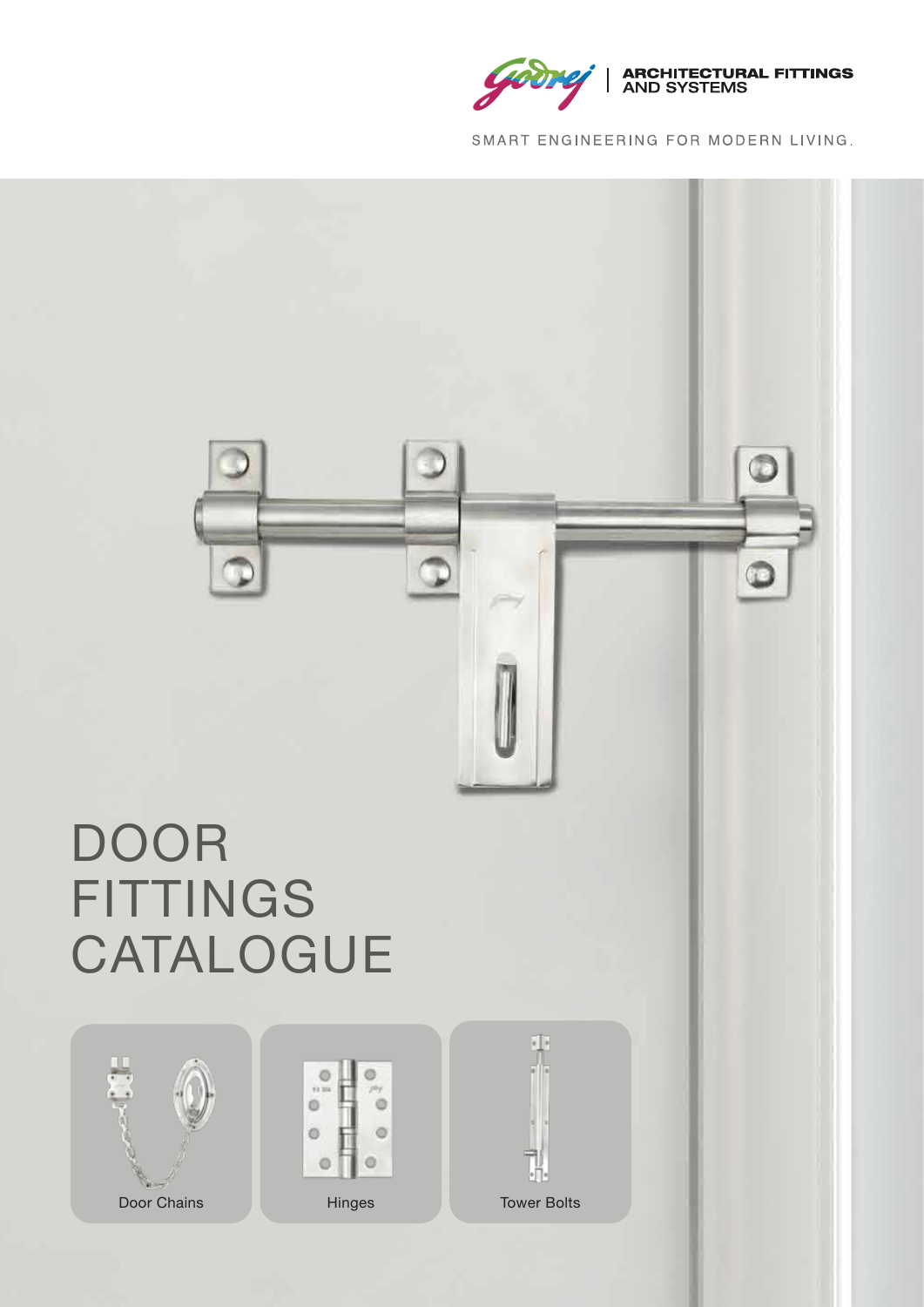# DOOR HINGES









#### **Four Ball Bearing Hinges (Finish: Satin)**

| <b>Pdt Codes</b> | Size (L x B x H)                          | <b>Material</b> |
|------------------|-------------------------------------------|-----------------|
| 7903             | 10.0 cm x 7.5 cm x 3 mm (100 x 75 x 3 mm) | <b>SS304</b>    |
| 7906             | 12.5 cm x 7.5 cm x 3 mm (125 x 75 x 3 mm) | <b>SS304</b>    |
| 7909             | 10.0 cm x 7.5 cm x 3 mm (100 x 75 x 3 mm) | SS              |
| 7912             | 12.5 cm x 7.5 cm x 3 mm (125 x 75 x 3 mm) | SS              |

#### **Two Ball Bearing Hinges (Finish: Satin)**

| <b>Pdt Codes</b> | Size (L x B x H)                          | <b>Material</b> |
|------------------|-------------------------------------------|-----------------|
| 7902             | 10.0 cm x 7.5 cm x 3 mm (100 x 75 x 3 mm) | <b>SS304</b>    |
| 7905             | 12.5 cm x 7.5 cm x 3 mm (125 x 75 x 3 mm) | <b>SS304</b>    |
| 7908             | 10.0 cm x 7.5 cm x 3 mm (100 x 75 x 3 mm) | SS              |
| 7911             | 12.5 cm x 7.5 cm x 3 mm (125 x 75 x 3 mm) | SS              |

## **Plain Joint Hinges (Finish: Satin)**

| <b>Pdt Codes</b> | Size (L x B x H)                              | <b>Material</b> |
|------------------|-----------------------------------------------|-----------------|
| 7901             | 10.0 cm x 7.5 cm x 3 mm (100 x 75 x 3 mm)     | SS304           |
| 7904             | 12.7 cm x 7.6 cm x 3 mm (127 x 76 x 3 mm)     | SS304           |
| 5277             | 10.0 cm x 7.5 cm x 2.5 mm (100 x 75 x 2.5 mm) | SS304           |
| 6069             | 10.0 cm x 6.5 cm x 2.5 mm (100 x 65 x 2.5 mm) | SS304           |

## **Plain Joint Hinges - Commercial (Finish: Satin)**

| <b>Pdt Codes</b> | Size (L x B x H)                                       | <b>Material</b> |
|------------------|--------------------------------------------------------|-----------------|
| 7907             | 10.0 cm x 7.5 cm x 3 mm (100 x 75 x 3 mm)              | SS.             |
| 7910             | 12.5 cm x 7.6 cm x 3 mm (125 x 76 x 3 mm)              | SS              |
| 7469             | 12.5 cm x 6.8 cm x 2.5 mm (125 x 68 x 2.5 mm)          | <b>SS</b>       |
| 4360             | 7.5 cm x 4.7 cm x 1.7 mm (3 x 16) (75 x 47 x 1.7 mm)   | <b>SS</b>       |
| 4361             | 7.5 cm x 4.8 cm x 1.9 mm (3 x 14) (75 x 48 x 1.9 mm)   | SS              |
| 4362             | 10.0 cm x 5.8 cm x 1.9 mm (4 x 14) (100 x 58 x 1.9 mm) | <b>SS</b>       |
| 4363             | 12.5 cm x 6.4 cm x 1.9 mm (5 x 14) (125 x 64 x 1.9 mm) | <b>SS</b>       |
| 4364             | 7.5 cm x 5.0 cm x 2.5 mm (3 x 12) (75 x 50 x 2.5 mm)   | SS              |
| 4365             | 10.0 cm x 6.0 cm x 2.5 mm (4 x 12) (100 x 60 x 2.5 mm) | SS              |
| 4366             | 12.5 cm x 6.7 cm x 2.5 mm (5 x12) (125 x 67 x 2.5 mm)  | <b>SS</b>       |
| 4367             | 15.0 cm x 7.6 cm x 2.5 mm (6 x 12) (150 x 76 x 2.5 mm) | SS              |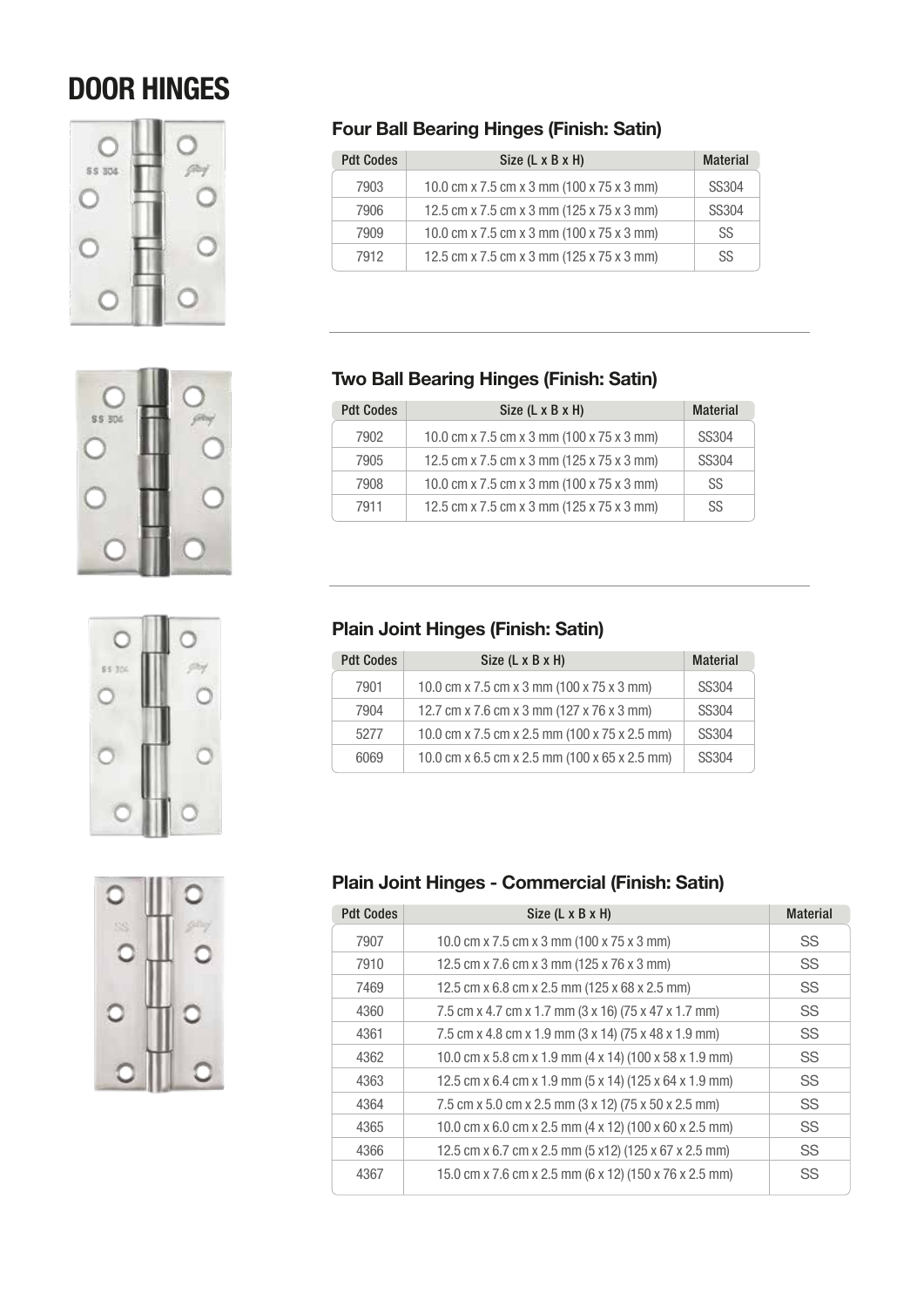# TOWER BOLTS









ALDROPS



## **Flange Type Tower Bolts (Finish: Satin)**

| <b>Pdt Codes</b> | Size (L x B x H)                                                        | <b>Material</b> |
|------------------|-------------------------------------------------------------------------|-----------------|
| 4034             | $10.0 \times 3.3 \times 1.3$ cm (100 x 33 x 13 mm)                      | SS 304          |
| 4035             | 15.0 x 3.3 x 1.3 cm (150 x 33 x 13 mm)                                  | SS 304          |
| 4036             | 20.0 x 3.3 x 1.3 cm (200 x 33 x 13 mm)                                  | SS 304          |
| 4037             | 25.0 x 3.3 x 1.3 cm (250 x 33 x 13 mm)                                  | SS 304          |
| 2406             | 30.0 x 3.3 x 1.3 cm (300 x 33 x 13 mm)                                  | SS 304          |
| 3260             | 10.0 x 3.3 x 1.2 cm (100 x 33 x 12 mm)                                  | SS              |
| 3261             | 15.0 x 3.3 x 1.2 cm (150 x 33 x 12 mm)                                  | SS              |
| 3262             | 20.0 x 3.3 x 1.2 cm (200 x 33 x 12 mm)                                  | SS              |
| 3263             | 25.0 x 3.3 x 1.2 cm (250 x 33 x 12 mm)                                  | SS              |
| 3264             | 30.0 x 3.3 x 1.2 cm (300 x 33 x 12 mm)                                  | SS              |
| 8097             | 9.5 x 3.0 x 2.0 cm (95 x 30 x 20 mm)<br>(Bathroom Latch) - Satin Nickel | Mazak           |

## **Square Tower Bolts: Finish (Finish: Satin)**

| <b>Pdt Codes</b> | Size (L x B x H)                                   | <b>Material</b> |
|------------------|----------------------------------------------------|-----------------|
| 8569             | 15.0 x 1.5 x 1.5 cm (150 x 15 x 15 mm)             | SS 304          |
| 8735             | 20.0 x 1.5 x 1.5 cm (200 x 15 x 15 mm)             | SS 304          |
| 8734             | 25.0 x 1.5 x 1.5 cm (250 x 15 x 15 mm)             | SS 304          |
| 8570             | 30.0 x 1.5 x 1.5 cm (300 x 15 x 15 mm)             | SS 304          |
| 6344             | 45.0 x 1.5 x 1.5 cm (450 x 15 x 15 mm)             | SS 304          |
| 8138             | $10.0 \times 1.5 \times 1.5$ cm (100 x 15 x 15 mm) | SS              |
| 8576             | 15.0 x 1.5 x 1.5 cm (150 x 15 x 15 mm)             | SS              |
| 8577             | 20.0 x 1.5 x 1.5 cm (200 x 15 x 15 mm)             | SS              |
| 8578             | 25.0 x 1.5 x 1.5 cm (250 x 15 x 15 mm)             | SS              |
| 8579             | 30.0 x 1.5 x 1.5 cm (300 x 15 x 15 mm)             | SS              |

## **Designer Tower Bolts (Finish: Satin Nickel)**

| <b>Pdt Codes</b> | Size (L x B x H)                       | <b>Material</b> |
|------------------|----------------------------------------|-----------------|
| 2730             | 10.0 x 2.5 x 1.2 cm (100 x 25 x 12 mm) | Aluminium       |
| 2731             | 15.0 x 2.5 x 1.2 cm (150 x 25 x 12 mm) | Aluminium       |
| 2732             | 20.0 x 2.5 x 1.2 cm (200 x 25 x 12 mm) | Aluminium       |
| 2733             | 25.0 x 2.5 x 1.2 cm (250 x 25 x 12 mm) | Aluminium       |
| 2734             | 30.0 x 2.5 x 1.2 cm (300 x 25 x 12 mm) | Aluminium       |
| 2735             | 40.0 x 2.5 x 1.2 cm (400 x 25 x 12 mm) | Aluminium       |
| 2736             | 60.0 x 2.5 x 1.2 cm (600 x 25 x 12 mm) | Aluminium       |

| <b>Pdt Codes</b> | Size (L x B x Dia)                                     | <b>Material</b> | <b>Finish</b> |
|------------------|--------------------------------------------------------|-----------------|---------------|
| 4391             | 20.0 cm x 11.8 cm x Dia 1.6 cm (200 x 118 x Dia 16 mm) | SS 304          | Satin         |
| 4287             | 25.0 cm x 11.8 cm x Dia 1.6 cm (250 x 118 x Dia 16 mm) | SS 304          | Satin         |
| 4033             | 30.0 cm x 11.8 cm x Dia 1.6 cm (300 x 118 x Dia 16 mm) | SS 304          | Satin         |
| 2815*            | 30.0 cm x 11.8 cm x Dia 1.6 cm (300 x 118 x Dia 16 mm) | SS              | Satin         |
| 2816*            | 25.0 cm x 11.8 cm x Dia 1.6 cm (250 x 118 x Dia 16 mm) | SS              | Satin         |
| 2280             | 25.0 cm x Dia 1.6 cm (250 mm x Dia 16 mm)              | <b>Brass</b>    | Satin         |
| 2281             | 20.0 cm x Dia 1.2 cm (200 mm x Dia 12 mm)              | <b>Brass</b>    | Satin         |
| 2282             | 25.0 cm x Dia 1.6 cm (250 mm x Dia 16 mm)              | SS              | Matt          |
| 2283             | 25.0 cm x Dia 1.4 cm (250 mm x Dia 14 mm)              | SS              | Matt          |
| 2284             | 20.0 cm x Dia 1.2 cm (200 mm x Dia 12 mm)              | SS              | Matt          |